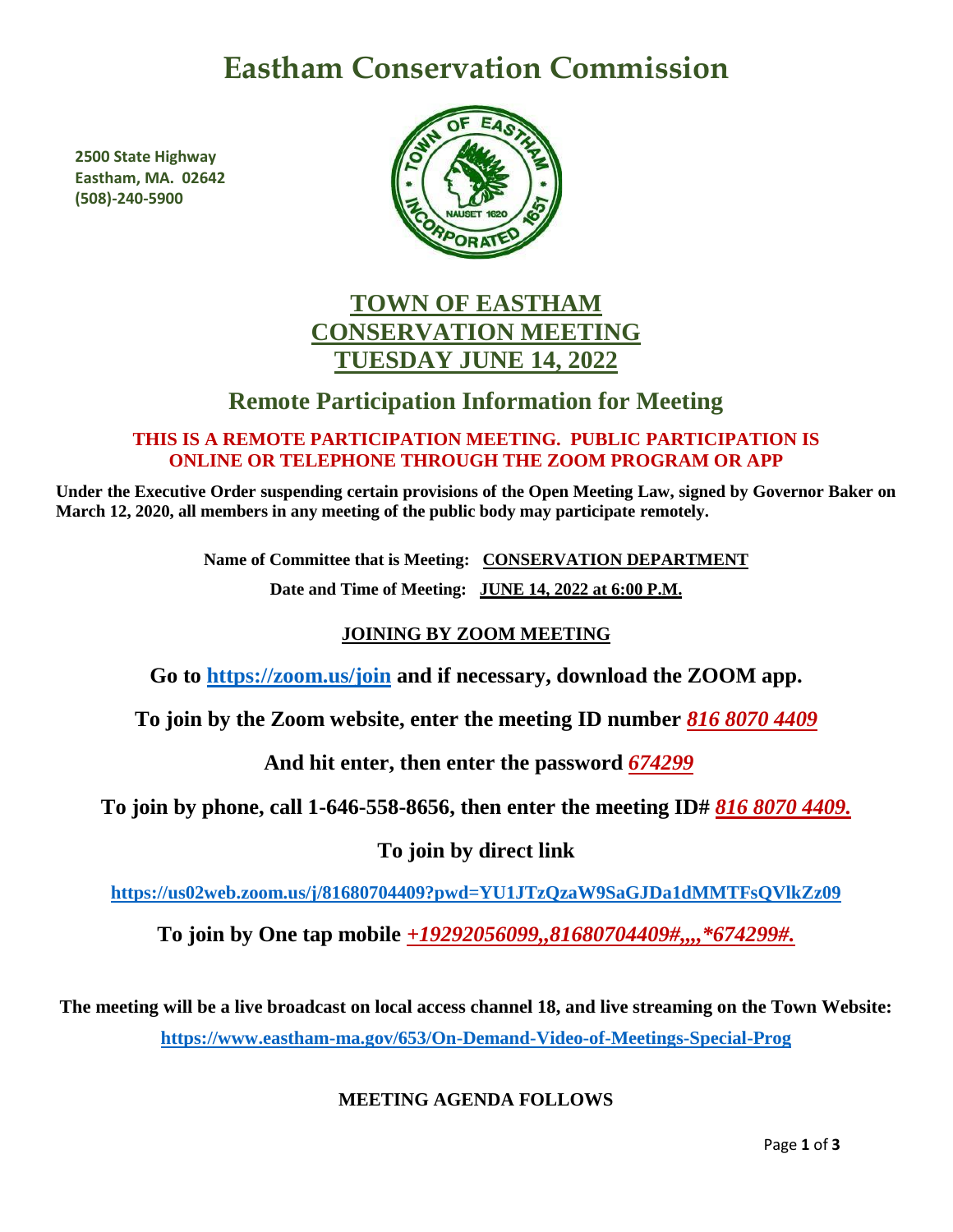# **Eastham Conservation Commission**

**2500 State Highway Eastham, MA. 02642 (508)-240-5900**



## **AGENDA**

**Conservation Commission Meeting 6:00 P.M., Tuesday, June 14, 2022 Earle Mountain Room Eastham Town Hall 2500 State Highway Eastham, MA 02642**

# **REMOTE PARTICIPATION ONLY (See Conservation Commission Website for Details)**

**The Eastham Conservation Commission will hold a public meeting on Tuesday, June 14, 2022 at 6:00 PM pursuant to Massachusetts General Law (\*MGL) Ch. 30A, Sections 18-25 (Open Meeting Law), MGL Ch. 131, Section 40 (Wetlands Protection Act) and Ch. 155 of the Code of the Town of Eastham (Eastham Wetlands Protection Bylaw), in order to consider the following:**

### **PUBLIC HEARING**

**Continuation of Notice of Intent filed by Diarmaid McGregor and Amy Kotowski.** Applicant at 35 Sunset Lane proposes a 4-foot wide path, vegetation management and beach stairs at property located at 45 Sunset Lane, Map 13, Parcel 141 amended to property located at 25 Sunset Lane, Map 13, Parcel 139.

**Continuation of Notice of Intent filed by Michael Enos.** Applicant proposes after the fact filing of mitigation for unapproved site work at property located at 90 Log Cabin Road, Map 07, Parcel 163.

**Continuation of Notice of Intent filed by John and Dawn Geyer.** Applicant proposes reconstruction of a rock revetment with an increase in elevation and nourishment at property located at 245 Sparrow Road, Map 04, Parcel 187.

**Continuation of Notice of Intent filed by Andrew and Katherine Vilardo.** Applicant proposes reconstruction of a rock revetment with an increase in elevation and nourishment at property located at 265 Sparrow Road, Map 04, Parcel 186.

**Continuation of Notice of Intent filed by Sara Zobel & John Sheehan.** Applicant proposes additions and alterations to the main dwelling, detached garage and studio, new septic system and mitigation at property located at 715 Bridge Road, Map 19, Parcel 004.